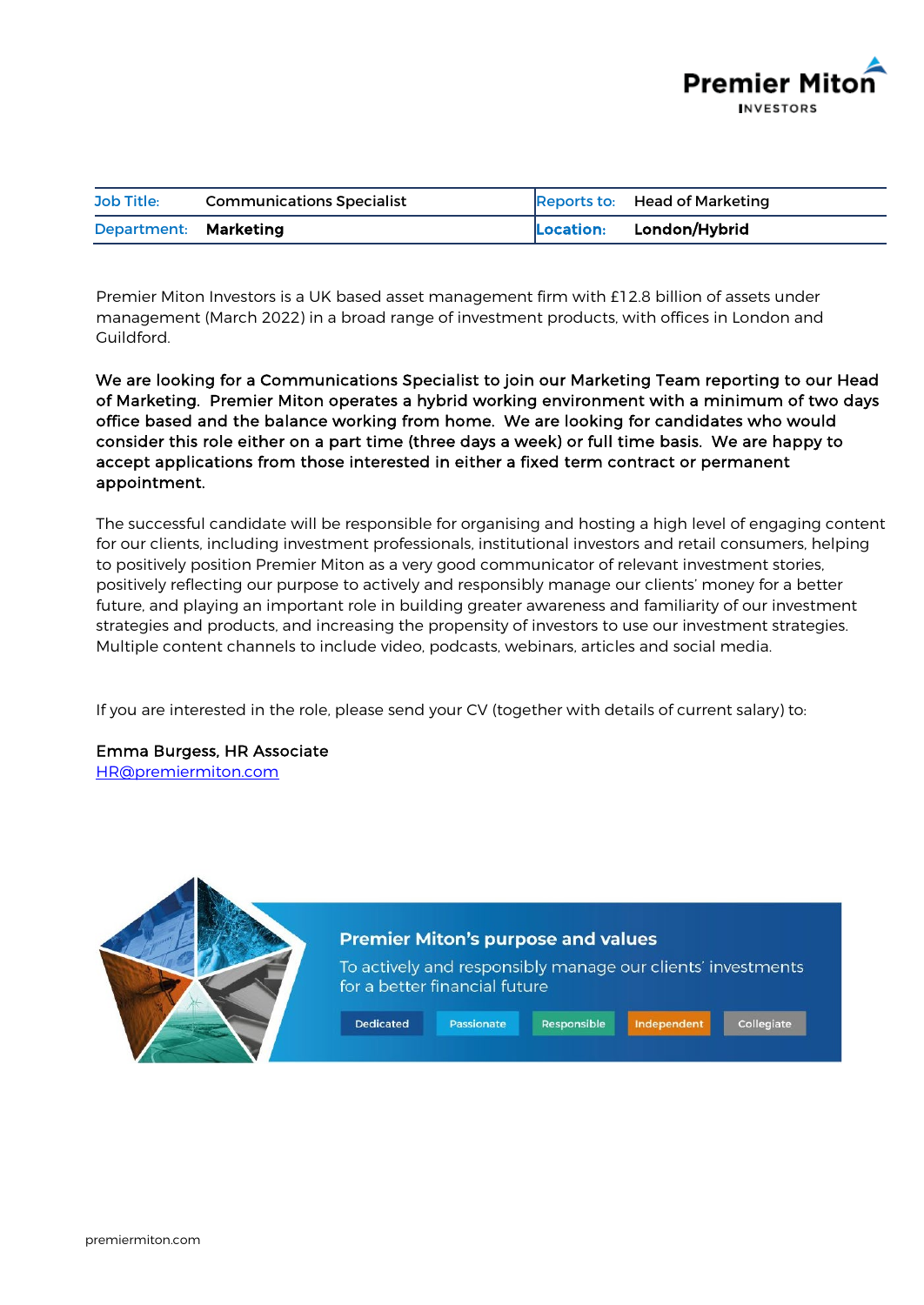

| <b>Principal Responsibilities / Deliverables</b> |                                                                                                                                                                                                                                                                                                                                                                                                                                                                                                                                                        |  |  |  |
|--------------------------------------------------|--------------------------------------------------------------------------------------------------------------------------------------------------------------------------------------------------------------------------------------------------------------------------------------------------------------------------------------------------------------------------------------------------------------------------------------------------------------------------------------------------------------------------------------------------------|--|--|--|
| <b>Responsibility</b>                            | <b>Associated Tasks / Deliverables</b>                                                                                                                                                                                                                                                                                                                                                                                                                                                                                                                 |  |  |  |
| Planning                                         | Work with the marketing, business development and<br>investment teams to develop a programme of regular<br>and other content covering our different investment<br>strategies and services, including quick reaction<br>comment on market events<br>Appropriate preparation of guests/presenters for<br>$\bullet$<br>content broadcasts, for example pre-agreeing<br>questions, key points and format<br>Identify opportunities for continuous improvement of<br>our content and content plans, including working with<br>relevant third party agencies |  |  |  |
| <b>Hosting</b>                                   | Act as host for videos, podcasts, webinars and other<br>۰<br>media, interviewing internal guests/presenters<br>including fund managers and other subject matter<br>experts and external "guests"<br>Work with content authors and guests to help them<br>deliver engaging content                                                                                                                                                                                                                                                                      |  |  |  |
| <b>Content creation</b>                          | Act as a content author, using superior writing skills,<br>۰<br>including writing articles in association with fund<br>managers and other subject matter experts<br>Work with marketing and compliance team to organise<br>$\bullet$<br>relevant approval of content<br>Focus on planned and timely ad hoc content, including<br>$\bullet$<br>reaction based comment on current news                                                                                                                                                                   |  |  |  |
| <b>Reporting &amp; measurement</b>               | Work with the marketing team and relevant third<br>$\bullet$<br>parties to create and use data analysis of content<br>programme to make better decisions about future<br>content<br>Provide timely, relevant feedback to content authors<br>and guests/presenters to keep them properly informed<br>and to identify opportunities to improve our content in<br>the future                                                                                                                                                                              |  |  |  |
| <b>PR</b>                                        | Assist in the management of Premier Miton's PR activity<br>$\bullet$<br>including liaising with the marketing team and third<br>party agency on the planning and drafting of press<br>communications, including press releases, reactive and<br>proactive comment, and articles.                                                                                                                                                                                                                                                                       |  |  |  |